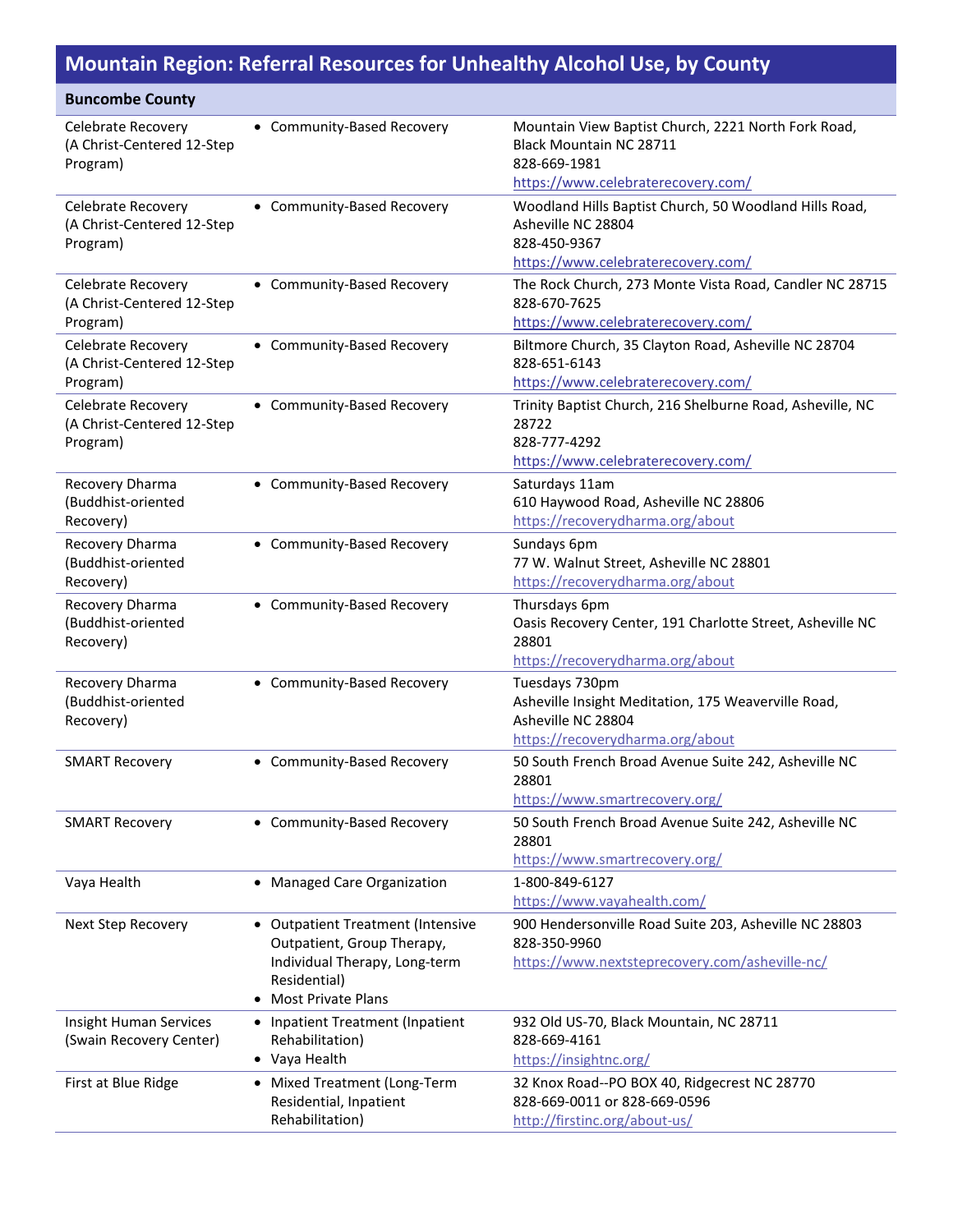| Crest View Recovery<br>Center                      | • Mixed Treatment (Intensive<br>Outpatient, Group Therapy,<br>Inpatient Rehabilitation) | 90 Ashland Ave, Asheville NC 28801<br>866-327-2505<br>https://www.crestviewrecoverycenter.com/about/ |
|----------------------------------------------------|-----------------------------------------------------------------------------------------|------------------------------------------------------------------------------------------------------|
|                                                    | • Most Private Plans                                                                    |                                                                                                      |
| <b>RHA Health Services--Neil</b><br>Dobbins Center | • Mixed Treatment (Inpatient Detox,<br>Intensive Outpatient)                            | 356 Biltmore Ave Suite 150, Asheville NC 28801<br>828-253-6306                                       |
|                                                    | • Medicare, Medicaid, Sliding Scale                                                     | https://rhahealthservices.org/c3356-comprehensive-care-                                              |
|                                                    | for the Uninsured. No private<br>plans.                                                 | center/crisis-walk-in-services/#ndc                                                                  |
| <b>Real Recovery</b>                               | • Mixed Treatment (Partial                                                              | 119 Tunnel Road, Asheville NC 28805                                                                  |
|                                                    | Hospitalization, Intensive                                                              | 855-860-9211                                                                                         |
|                                                    | Outpatient, Individual Therapy,                                                         | https://www.myrealrecoveryclinical.com/programs/                                                     |
|                                                    | Group Therapy)<br><b>Most Private Plans</b>                                             |                                                                                                      |
| Mountainview Recovery                              | • Mixed Treatment (Inpatient Detox,                                                     | 108 Monticello Road, Weaverville NC 28787                                                            |
|                                                    | Inpatient Rehabilitation, Intensive                                                     | 833-489-4460                                                                                         |
|                                                    | Outpatient)                                                                             | https://insightnc.org/                                                                               |
|                                                    | • Most Private Plans                                                                    |                                                                                                      |
| Red Oak Recovery                                   | • Inpatient Treatment (Inpatient                                                        | 108 Executive Park, Asheville NC 28801                                                               |
|                                                    | Rehabilitation)<br>• Most Private Plans                                                 | 828-318-0148<br>https://www.redoakrecovery.com/                                                      |
| Julian F Keith Alcohol and                         | • Inpatient Treatment (Inpatient                                                        | 201 Tabernacle Road, Black Mountain NC 28711                                                         |
| Drug Abuse Treatment                               | Detox, Inpatient Rehabilitation)                                                        | 828-257-6200                                                                                         |
| Center                                             | • BCBS, Medicare, Medicaid, Sliding                                                     | https://www.ncdhhs.gov/divisions/dsohf/julian-f-keith-                                               |
|                                                    | Scale for the Uninsured                                                                 | alcohol-and-drug-abuse-treatment-center                                                              |
| <b>Quartet Health</b>                              | • Behavioral Health Referrals                                                           | 1-877-258-4010                                                                                       |
|                                                    |                                                                                         | www.quartethealth.com                                                                                |
| <b>Cherokee County</b>                             |                                                                                         |                                                                                                      |
| <b>Alcoholics Anonymous</b>                        | • Community-Based Recovery                                                              | https://www.aawnc80.org/contact-us/find-a-meeting/                                                   |
| Vaya Health                                        | • Managed Care Organization                                                             | 1-800-849-6127                                                                                       |
|                                                    |                                                                                         | https://www.vayahealth.com/                                                                          |
| Appalachian Community                              | • Outpatient Treatment (Intensive                                                       | 750 Hwy 64 West, Murphy NC 28906                                                                     |
| <b>Services</b>                                    | Outpatient, Individual Therapy)                                                         | 828-837-0071<br>https://www.cardinalinnovations.org/About                                            |
| <b>Quartet Health</b>                              | • Behavioral Health Referrals                                                           | 1-877-258-4010                                                                                       |
|                                                    |                                                                                         | www.quartethealth.com                                                                                |
| <b>Clay County</b>                                 |                                                                                         |                                                                                                      |
| <b>Alcoholics Anonymous</b>                        | • Community-Based Recovery                                                              | https://www.aawnc80.org/contact-us/find-a-meeting/                                                   |
| Vaya Health                                        | • Managed Care Organization                                                             | 1-800-849-6127                                                                                       |
|                                                    |                                                                                         | https://www.vayahealth.com/                                                                          |
| Appalachian Community                              | • Outpatient Treatment (Intensive                                                       | 254 Church Street, Hayesville NC 28904                                                               |
| Services                                           | Outpatient, Individual Therapy,                                                         | 828-389-1494                                                                                         |
|                                                    | Group Therapy)                                                                          | https://www.acswnc.com/substance-use                                                                 |
|                                                    | • Most private plans, Medicaid,<br>Sliding Scale for the Uninsured                      |                                                                                                      |
| <b>Quartet Health</b>                              | <b>Behavioral Health Referrals</b>                                                      | 1-877-258-4010                                                                                       |
|                                                    |                                                                                         | www.quartethealth.com                                                                                |
| <b>Graham County</b>                               |                                                                                         |                                                                                                      |
| <b>Alcoholics Anonymous</b>                        | • Community-Based Recovery                                                              | https://www.aawnc80.org/contact-us/find-a-meeting/                                                   |
| Vaya Health                                        | • Managed Care Organization                                                             | 1-800-849-6127                                                                                       |
|                                                    |                                                                                         | https://www.vayahealth.com/                                                                          |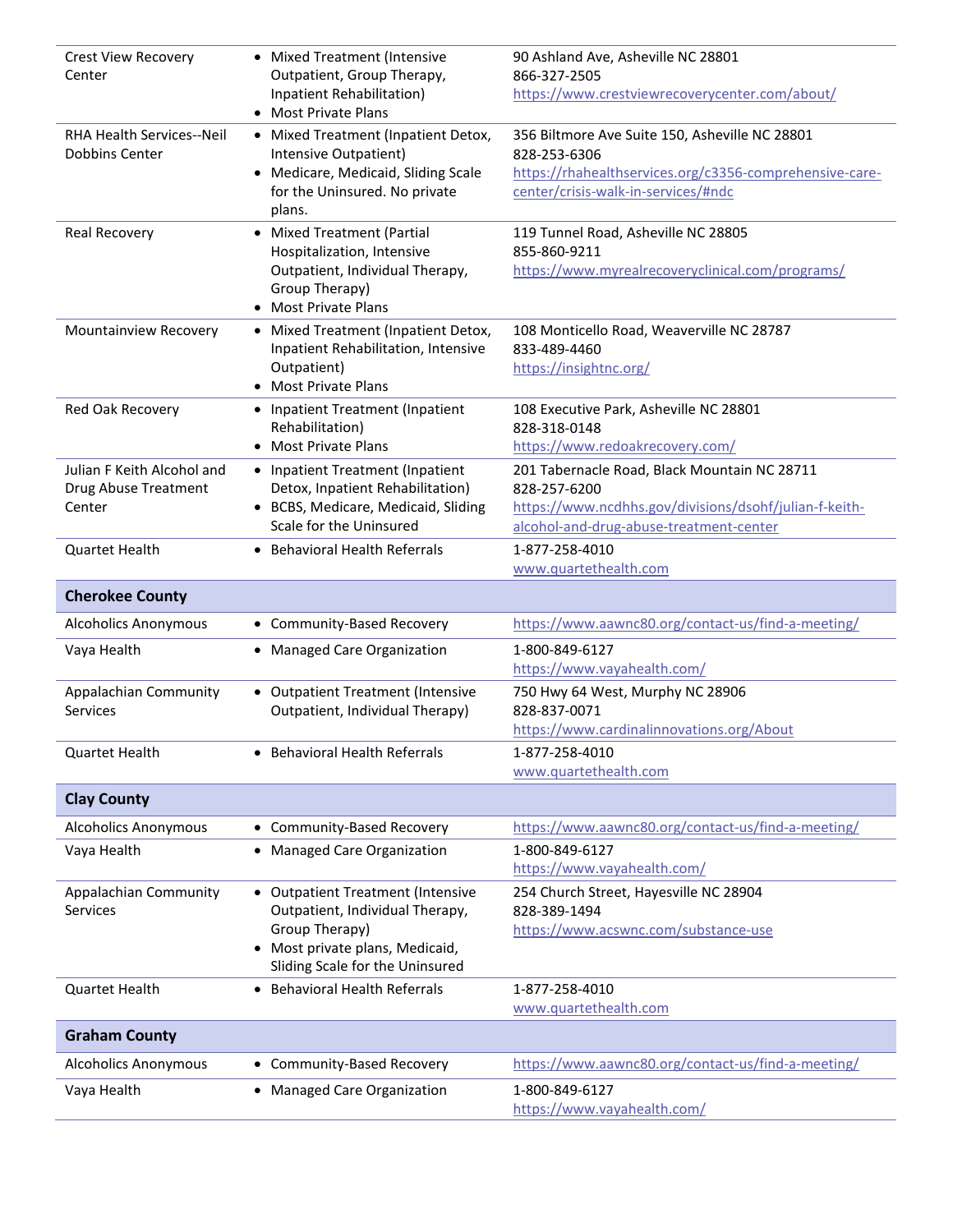| Appalachian Community<br><b>Services</b>                     | • Outpatient Treatment (Intensive<br>Outpatient, Individual Therapy,<br>Group Therapy)<br>• Most private plans, Medicaid,<br>Sliding Scale for the Uninsured | 217 South Main Street, Robbinsville NC 28771<br>828-479-6466<br>https://www.acswnc.com/substance-use                                                         |
|--------------------------------------------------------------|--------------------------------------------------------------------------------------------------------------------------------------------------------------|--------------------------------------------------------------------------------------------------------------------------------------------------------------|
| Quartet Health                                               | • Behavioral Health Referrals                                                                                                                                | 1-877-258-4010<br>www.quartethealth.com                                                                                                                      |
| <b>Haywood County</b>                                        |                                                                                                                                                              |                                                                                                                                                              |
| <b>Alcoholics Anonymous</b>                                  | • Community-Based Recovery                                                                                                                                   | https://www.aawnc80.org/contact-us/find-a-meeting/                                                                                                           |
| Celebrate Recovery<br>(A Christ-Centered 12-Step<br>Program) | • Community-Based Recovery                                                                                                                                   | 767 Lee Road, Clyde NC 28721<br>828-558-7100<br>https://www.celebraterecovery.com/                                                                           |
| Vaya Health                                                  | • Managed Care Organization                                                                                                                                  | 1-800-849-6127<br>https://www.vayahealth.com/                                                                                                                |
| Appalachian Community<br><b>Services</b>                     | • Outpatient Treatment (Intensive<br>Outpatient, Individual Therapy,<br>Group Therapy)<br>• Most private plans, Medicaid,<br>Sliding Scale for the Uninsured | 1482 Russ Ave. Waynesville NC 28786<br>828-452-1395<br>https://www.acswnc.com/substance-use                                                                  |
| Meridian Behavioral<br>Health                                | • Outpatient Treatment (Intensive<br>Outpatient, Individual Therapy)                                                                                         | 131 Walnut Street, Waynesville NC 28786<br>828-456-8604 or 828-631-3973<br>https://meridianbhs.org/services-programs                                         |
| Appalachian Community<br>Services--The Balsam<br>Center      | • Inpatient Treatment (Inpatient<br>Detox)<br>• Most private plans, Medicare,<br>Medicaid, Sliding Scale for the<br>Uninsured                                | 91 Timberlane Road, Waynesville NC 28786<br>828-454-7220<br>https://www.acswnc.com/substance-use                                                             |
| Quartet Health                                               | • Behavioral Health Referrals                                                                                                                                | 1-877-258-4010<br>www.quartethealth.com                                                                                                                      |
| <b>Henderson County</b>                                      |                                                                                                                                                              |                                                                                                                                                              |
| <b>Alcoholics Anonymous</b>                                  | • Community-Based Recovery                                                                                                                                   | 704-332-4387<br>https://ashevilleaa.org/meetings/                                                                                                            |
| Celebrate Recovery<br>(A Christ-Centered 12-Step<br>Program) | • Community-Based Recovery                                                                                                                                   | First Baptist Church, 312 Fifth Avenue, Henderson NC<br>28739<br>828-606-8273<br>https://www.celebraterecovery.com/                                          |
| Celebrate Recovery<br>(A Christ-Centered 12-Step<br>Program) | • Community-Based Recovery                                                                                                                                   | Living Water Church, 1284 Sugarloaf Road, Henderson NC<br>28792<br>828-450-9367<br>https://www.celebraterecovery.com/                                        |
| Recovery Dharma<br>(Buddhist-oriented<br>Recovery)           | • Community-Based Recovery                                                                                                                                   | Heartwood Refuge and Retreat Center, 159 Osceola Road,<br>Hendersonville NC 28739<br>https://recoverydharma.org/about                                        |
| Vaya Health                                                  | • Managed Care Organization                                                                                                                                  | 1-800-849-6127<br>https://www.vayahealth.com/                                                                                                                |
| Silver Ridge                                                 | • Inpatient Treatment (Inpatient<br>Rehabilitation, Long-term<br>Residential)<br>$\bullet$ BCBS                                                              | 183 Old Turnpike Road, Mills River NC 28759<br>855-875-4820<br>https://www.silverridgerecovery.com/about-us/midlife-<br>adult-addiction-rehab/               |
| <b>UNC Healthcare Pardee</b><br>Hospital                     | • Inpatient Treatment (Inpatient<br>Detox)<br>• Most private plans, Medicare,<br>Medicaid, Uninsured                                                         | 800 North Justice Street, Hendersonville NC 28791<br>828-696-4250<br>https://www.pardeehospital.org/care-<br>treatment/behavioral-health/addiction-recovery/ |
| <b>Quartet Health</b>                                        | • Behavioral Health Referrals                                                                                                                                | 1-877-258-4010<br>www.quartethealth.com                                                                                                                      |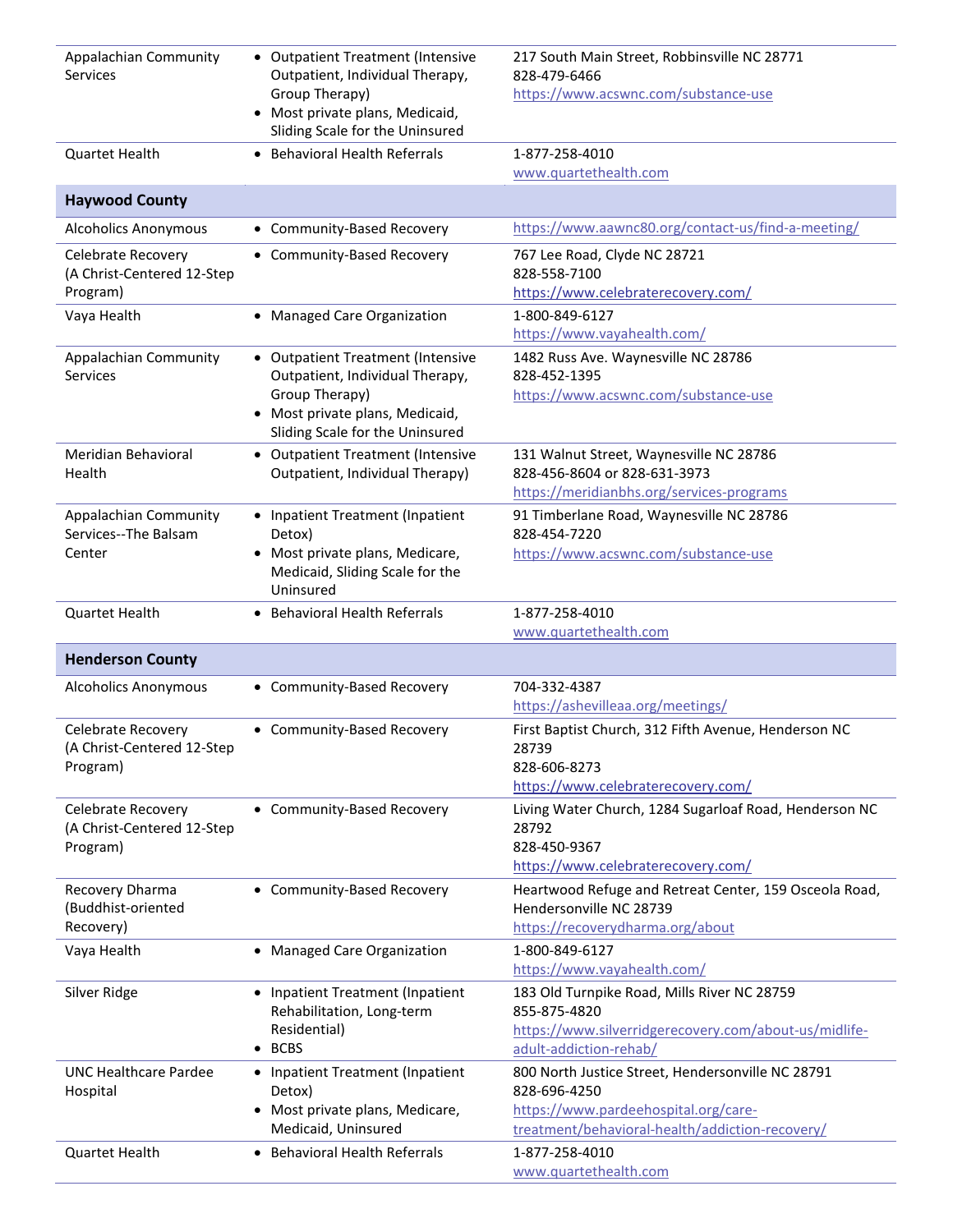| <b>Jackson County</b>                                        |                                                                                                                                                            |                                                                                                                                                                    |
|--------------------------------------------------------------|------------------------------------------------------------------------------------------------------------------------------------------------------------|--------------------------------------------------------------------------------------------------------------------------------------------------------------------|
| <b>Alcoholics Anonymous</b>                                  | • Community-Based Recovery                                                                                                                                 | https://www.aawnc80.org/contact-us/find-a-meeting/                                                                                                                 |
| Celebrate Recovery<br>(A Christ-Centered 12-Step<br>Program) | • Community-Based Recovery                                                                                                                                 | Webster Baptist Church, 1955 Webster Road, Sylva NC<br>28779<br>828-508-0867<br>https://www.celebraterecovery.com/                                                 |
| Refuge Recovery<br>(Buddhist-inspired path to<br>recovery)   | • Community-Based Recovery                                                                                                                                 | Southwestern Community College, 447 College Drive, Sylva<br><b>NC 28779</b><br>https://refugerecovery.org/                                                         |
| Refuge Recovery<br>(Buddhist-inspired path to<br>recovery)   | • Community-Based Recovery                                                                                                                                 | Western Carolina University, 1 University Way, Cullowhee<br><b>NC 28732</b><br>https://refugerecovery.org/                                                         |
| Refuge Recovery<br>(Buddhist-inspired path to<br>recovery)   | • Community-Based Recovery                                                                                                                                 | Open Door Center for Spiritual Living, 40 Pondview Dr,<br><b>Sylva NC 28779</b><br>https://refugerecovery.org/                                                     |
| Vaya Health                                                  | • Managed Care Organization                                                                                                                                | 1-800-849-6127<br>https://www.vayahealth.com/                                                                                                                      |
| Daymark Recovery<br>Services                                 | • Outpatient Treatment (Intensive<br>Outpatient, Group Therapy,)<br>• All insurance, Uninsured, Alliance<br>and Cardinal MCOs                              | 1000 North First Street Suite 1, Albemarle NC 28001<br>704-983-2117<br>https://www.daymarkrecovery.org/locations/stanly-center                                     |
| <b>Quartet Health</b>                                        | <b>Behavioral Health Referrals</b>                                                                                                                         | 1-877-258-4010<br>www.quartethealth.com                                                                                                                            |
| <b>Macon County</b>                                          |                                                                                                                                                            |                                                                                                                                                                    |
| Vaya Health                                                  | <b>Managed Care Organization</b>                                                                                                                           | 1-800-849-6127<br>https://www.vayahealth.com/                                                                                                                      |
| Appalachian Community<br><b>Services</b>                     | • Outpatient Treatment (Intensive<br>Outpatient, Individual Therapy,<br>Group Therapy)<br>Most private plans, Medicaid,<br>Sliding Scale for the Uninsured | 100 Thomas Heights Ste 206, Franklin NC 28734<br>828-524-9385<br>https://www.acswnc.com/substance-use                                                              |
| <b>Quartet Health</b>                                        | • Behavioral Health Referrals                                                                                                                              | 1-877-258-4010<br>www.quartethealth.com                                                                                                                            |
| <b>Madison County</b>                                        |                                                                                                                                                            |                                                                                                                                                                    |
| <b>Alcoholics Anonymous</b>                                  | • Community-Based Recovery                                                                                                                                 | https://ashevilleaa.org/meetings/                                                                                                                                  |
| Celebrate Recovery<br>(A Christ-Centered 12-Step<br>Program) | • Community-Based Recovery                                                                                                                                 | New Spring Church, 7394 NC-213, Mars Hill NC 28754<br>828-776-2262<br>https://www.celebraterecovery.com/                                                           |
| <b>SMART Recovery</b>                                        | • Community-Based Recovery                                                                                                                                 | 422 Bone Camp Road, Marshall NC 28753<br>https://www.smartrecovery.org/                                                                                            |
| Vaya Health                                                  | • Managed Care Organization                                                                                                                                | 1-800-849-6127<br>https://www.vayahealth.com/                                                                                                                      |
| <b>RHA Health Services</b>                                   | • Outpatient Treatment (Intensive<br>Outpatient, Individual Therapy)<br>• BCBS, Medicare, Medicaid, Sliding<br>Scale for Uninsured                         | 13 South Main Street, Marshall NC 28753<br>828-649-9174<br>https://rhahealthservices.org/substance-abuse-opioid-<br>treatment/outpatient-substance-abuse-services/ |
| Quartet Health                                               | <b>Behavioral Health Referrals</b><br>$\bullet$                                                                                                            | 1-877-258-4010<br>www.quartethealth.com                                                                                                                            |
| <b>McDowell County</b>                                       |                                                                                                                                                            |                                                                                                                                                                    |
| Vaya Health                                                  | • Managed Care Organization                                                                                                                                | 1-800-849-6127<br>https://www.vayahealth.com/                                                                                                                      |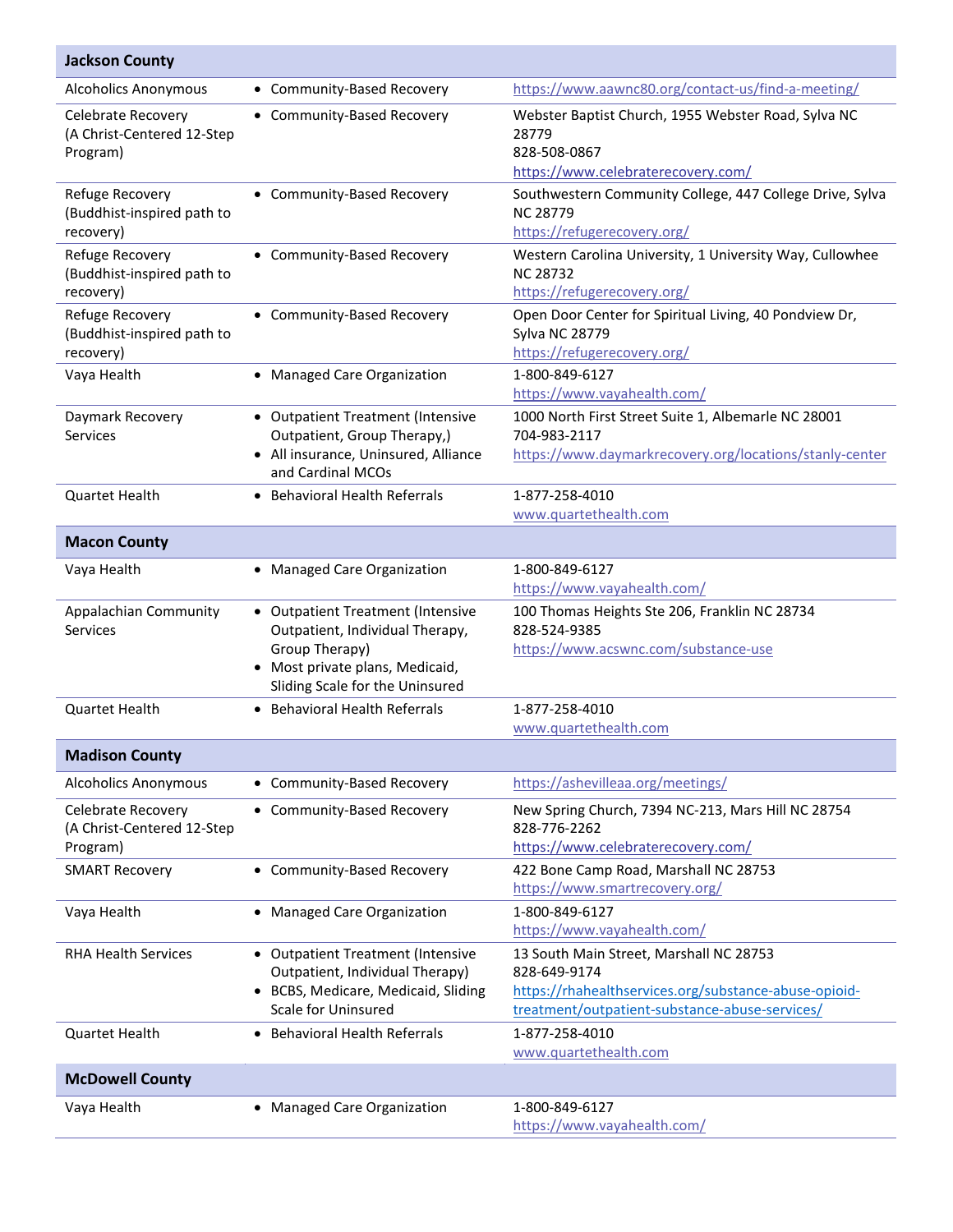| <b>RHA Health Services</b>                                   | • Outpatient Treatment (Intensive<br>Outpatient, Individual Therapy,<br>Group Therapy, Medication<br>Management)<br>• BCBS, Medicare, Medicaid, State<br>Funding for the Uninsured | 486 Spaulding Road Suite B, Marion NC 28752<br>828-652-2919<br>https://rhahealthservices.org/substance-abuse-opioid-<br>treatment/outpatient-substance-abuse-services/ |
|--------------------------------------------------------------|------------------------------------------------------------------------------------------------------------------------------------------------------------------------------------|------------------------------------------------------------------------------------------------------------------------------------------------------------------------|
| <b>Quartet Health</b>                                        | • Behavioral Health Referrals                                                                                                                                                      | 1-877-258-4010<br>www.quartethealth.com                                                                                                                                |
| <b>Mitchell County</b>                                       |                                                                                                                                                                                    |                                                                                                                                                                        |
| <b>Alcoholics Anonymous</b>                                  | • Community-Based Recovery                                                                                                                                                         | https://ashevilleaa.org/meetings/                                                                                                                                      |
| Vaya Health                                                  | • Managed Care Organization                                                                                                                                                        | 1-800-849-6127<br>https://www.vayahealth.com/                                                                                                                          |
| <b>RHA Health Services</b>                                   | • Outpatient Treatment (Intensive<br>Outpatient, Individual Therapy,<br>Group Therapy, Medication<br>Management)<br>• BCBS, Medicare, Medicaid, State<br>Funding for the Uninsured | 129 Skyview Circle, Spruce Pine NC 28777<br>828-765-0894<br>https://rhahealthservices.org/substance-abuse-opioid-<br>treatment/outpatient-substance-abuse-services/    |
| <b>Quartet Health</b>                                        | • Behavioral Health Referrals                                                                                                                                                      | 1-877-258-4010<br>www.quartethealth.com                                                                                                                                |
| <b>Polk County</b>                                           |                                                                                                                                                                                    |                                                                                                                                                                        |
| <b>Alcoholics Anonymous</b>                                  | • Community-Based Recovery                                                                                                                                                         | https://ashevilleaa.org/meetings/                                                                                                                                      |
| Celebrate Recovery<br>(A Christ-Centered 12-Step<br>Program) | • Community-Based Recovery                                                                                                                                                         | Midway Baptist Church, NC-108, Columbus, NC 28722<br>828-329-8287<br>https://www.celebraterecovery.com/                                                                |
| Vaya Health                                                  | • Managed Care Organization                                                                                                                                                        | 1-800-849-6127<br>https://www.vayahealth.com/                                                                                                                          |
| Pavillon                                                     | • Mixed Treatment (Inpatient<br>Rehabilitation - 6 weeks<br>minimum)<br>• Cigna, Medicaid scholarship                                                                              | 241 Pavillon Place, Mill Springs NC 28765<br>1-800-392-4808<br>https://www.pavillon.org/index.php                                                                      |
| Quartet Health                                               | • Behavioral Health Referrals                                                                                                                                                      | 1-877-258-4010<br>www.quartethealth.com                                                                                                                                |
| <b>Rutherford County</b>                                     |                                                                                                                                                                                    |                                                                                                                                                                        |
| Vaya Health                                                  | • Managed Care Organization                                                                                                                                                        | 1-800-849-6127<br>https://www.vayahealth.com/                                                                                                                          |
| <b>Swain County</b>                                          |                                                                                                                                                                                    |                                                                                                                                                                        |
| <b>Alcoholics Anonymous</b>                                  | • Community-Based Recovery                                                                                                                                                         | https://www.aawnc80.org/contact-us/find-a-meeting/                                                                                                                     |
| Vaya Health                                                  | • Managed Care Organization                                                                                                                                                        | 1-800-849-6127<br>https://www.vayahealth.com/                                                                                                                          |
| Appalachian Community<br><b>Services</b>                     | • Outpatient Treatment (Intensive<br>Outpatient, Individual Therapy,<br>Group Therapy)<br>• Most private plans, Medicaid,<br>Sliding Scale for the Uninsured                       | 100 Teptal Terrace, Bryson City NC 28713<br>828-488-3294<br>https://www.acswnc.com/substance-use                                                                       |
| Quartet Health                                               | • Behavioral Health Referrals                                                                                                                                                      | 1-877-258-4010<br>www.quartethealth.com                                                                                                                                |
| <b>Transylvania County</b>                                   |                                                                                                                                                                                    |                                                                                                                                                                        |
| <b>Alcoholics Anonymous</b>                                  | • Community-Based Recovery                                                                                                                                                         | https://ashevilleaa.org/meetings/                                                                                                                                      |
| <b>SMART Recovery</b>                                        | • Community-Based Recovery                                                                                                                                                         | 24 Varsity Street, Brevard NC 28712<br>https://www.smartrecovery.org/                                                                                                  |
| Vaya Health                                                  | • Managed Care Organization                                                                                                                                                        | 1-800-849-6127<br>https://www.vayahealth.com/                                                                                                                          |